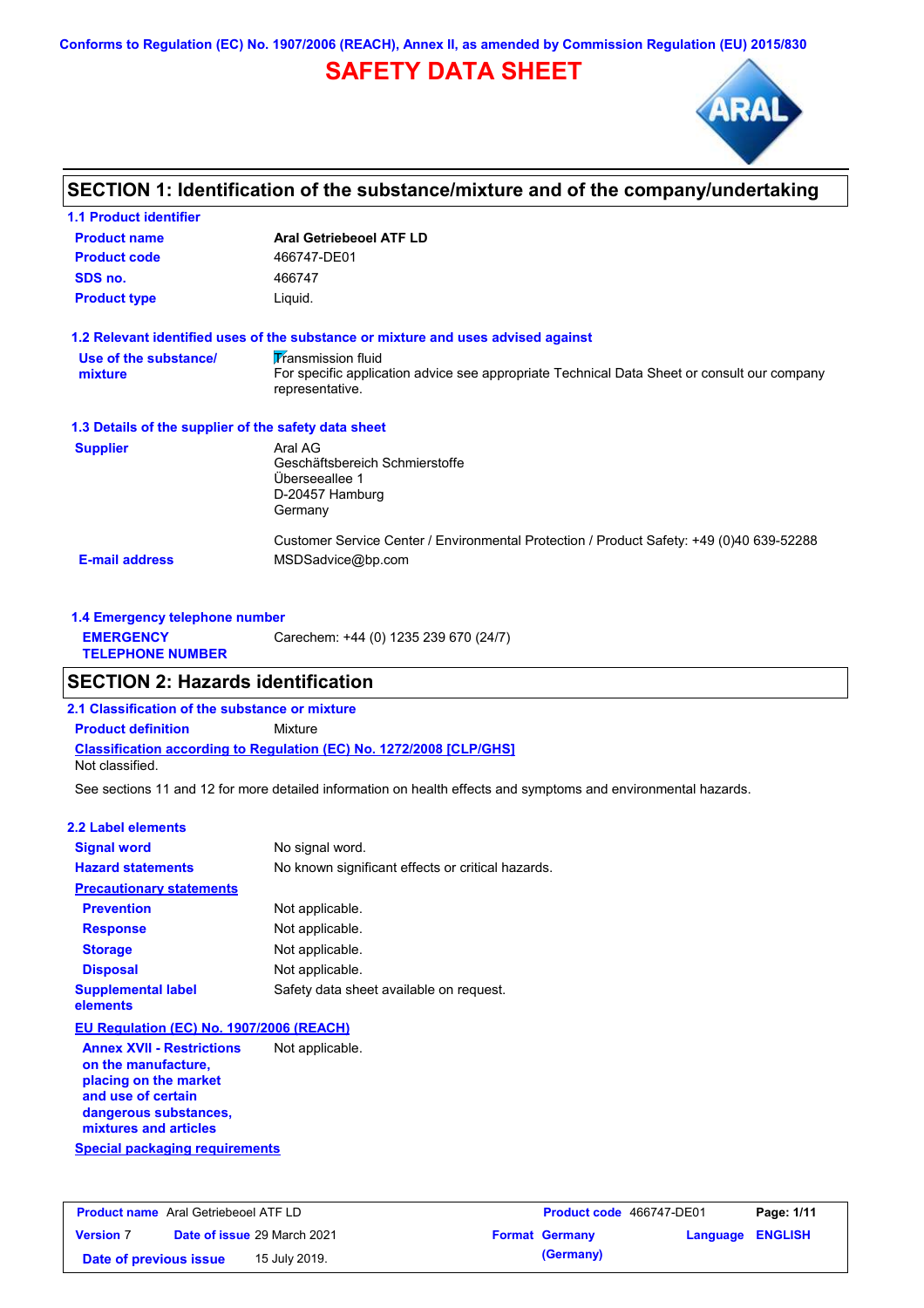# **SECTION 2: Hazards identification**

| <b>Containers to be fitted</b><br>with child-resistant<br>fastenings                                                     | Not applicable.                                                                                               |
|--------------------------------------------------------------------------------------------------------------------------|---------------------------------------------------------------------------------------------------------------|
| <b>Tactile warning of danger</b>                                                                                         | Not applicable.                                                                                               |
| 2.3 Other hazards                                                                                                        |                                                                                                               |
| <b>Results of PBT and vPvB</b><br>assessment                                                                             | Product does not meet the criteria for PBT or vPvB according to Regulation (EC) No. 1907/2006,<br>Annex XIII. |
| <b>Product meets the criteria</b><br>for PBT or vPvB according<br>to Regulation (EC) No.<br><b>1907/2006, Annex XIII</b> | This mixture does not contain any substances that are assessed to be a PBT or a vPvB.                         |
| Other hazards which do<br>not result in classification                                                                   | Defatting to the skin.                                                                                        |

## **SECTION 3: Composition/information on ingredients**

### **3.2 Mixtures**

Mixture **Product definition**

**Synthetic base stock. Proprietary performance additives.** 

| <b>Product/ingredient</b><br>name                             | <b>Identifiers</b>                                                                   | $\%$        | <b>Regulation (EC) No.</b><br>1272/2008 [CLP] | <b>Type</b> |
|---------------------------------------------------------------|--------------------------------------------------------------------------------------|-------------|-----------------------------------------------|-------------|
| $\frac{1}{2}$ -Decene, homopolymer,<br>hydrogenated           | REACH #: 01-2119486452-34<br>$EC: 500-183-1$<br>CAS: 68037-01-4                      | $≥25 - ≤50$ | Asp. Tox. 1, H304                             | $[1]$       |
| Dec-1-ene, trimers, hydrogenated                              | REACH #: 01-2119493949-12<br>$EC: 500-393-3$<br>CAS: 157707-86-3                     | 225 - ≤50   | Asp. Tox. 1, H304                             | $[1]$       |
| Distillates (petroleum), solvent-<br>dewaxed heavy paraffinic | REACH #: 01-2119471299-27<br>EC: 265-169-7<br>CAS: 64742-65-0<br>Index: 649-474-00-6 | ≤3          | Asp. Tox. 1, H304                             | $[1]$       |

**See Section 16 for the full text of the H statements declared above.**

**Type** 

[1] Substance classified with a health or environmental hazard

[2] Substance with a workplace exposure limit

[3] Substance meets the criteria for PBT according to Regulation (EC) No. 1907/2006, Annex XIII

[4] Substance meets the criteria for vPvB according to Regulation (EC) No. 1907/2006, Annex XIII

[5] Substance of equivalent concern

[6] Additional disclosure due to company policy

Occupational exposure limits, if available, are listed in Section 8.

## **SECTION 4: First aid measures**

### **4.1 Description of first aid measures**

| <b>Eye contact</b>                | In case of contact, immediately flush eyes with plenty of water for at least 15 minutes. Eyelids<br>should be held away from the eyeball to ensure thorough rinsing. Check for and remove any<br>contact lenses. Get medical attention.           |
|-----------------------------------|---------------------------------------------------------------------------------------------------------------------------------------------------------------------------------------------------------------------------------------------------|
| <b>Skin contact</b>               | Wash skin thoroughly with soap and water or use recognised skin cleanser. Remove<br>contaminated clothing and shoes. Wash clothing before reuse. Clean shoes thoroughly before<br>reuse. Get medical attention if irritation develops.            |
| <b>Inhalation</b>                 | Finhaled, remove to fresh air. In case of inhalation of decomposition products in a fire,<br>symptoms may be delayed. The exposed person may need to be kept under medical<br>surveillance for 48 hours. Get medical attention if symptoms occur. |
| <b>Ingestion</b>                  | Do not induce vomiting unless directed to do so by medical personnel. Get medical attention if<br>symptoms occur.                                                                                                                                 |
| <b>Protection of first-aiders</b> | No action shall be taken involving any personal risk or without suitable training.                                                                                                                                                                |

### **4.2 Most important symptoms and effects, both acute and delayed**

See Section 11 for more detailed information on health effects and symptoms.

### **Potential acute health effects**

| <b>Product name</b> Aral Getriebeoel ATF LD |                                    | <b>Product code</b> 466747-DE01 |                         | Page: 2/11 |
|---------------------------------------------|------------------------------------|---------------------------------|-------------------------|------------|
| <b>Version 7</b>                            | <b>Date of issue 29 March 2021</b> | <b>Format Germany</b>           | <b>Language ENGLISH</b> |            |
| Date of previous issue                      | 15 July 2019.                      | (Germany)                       |                         |            |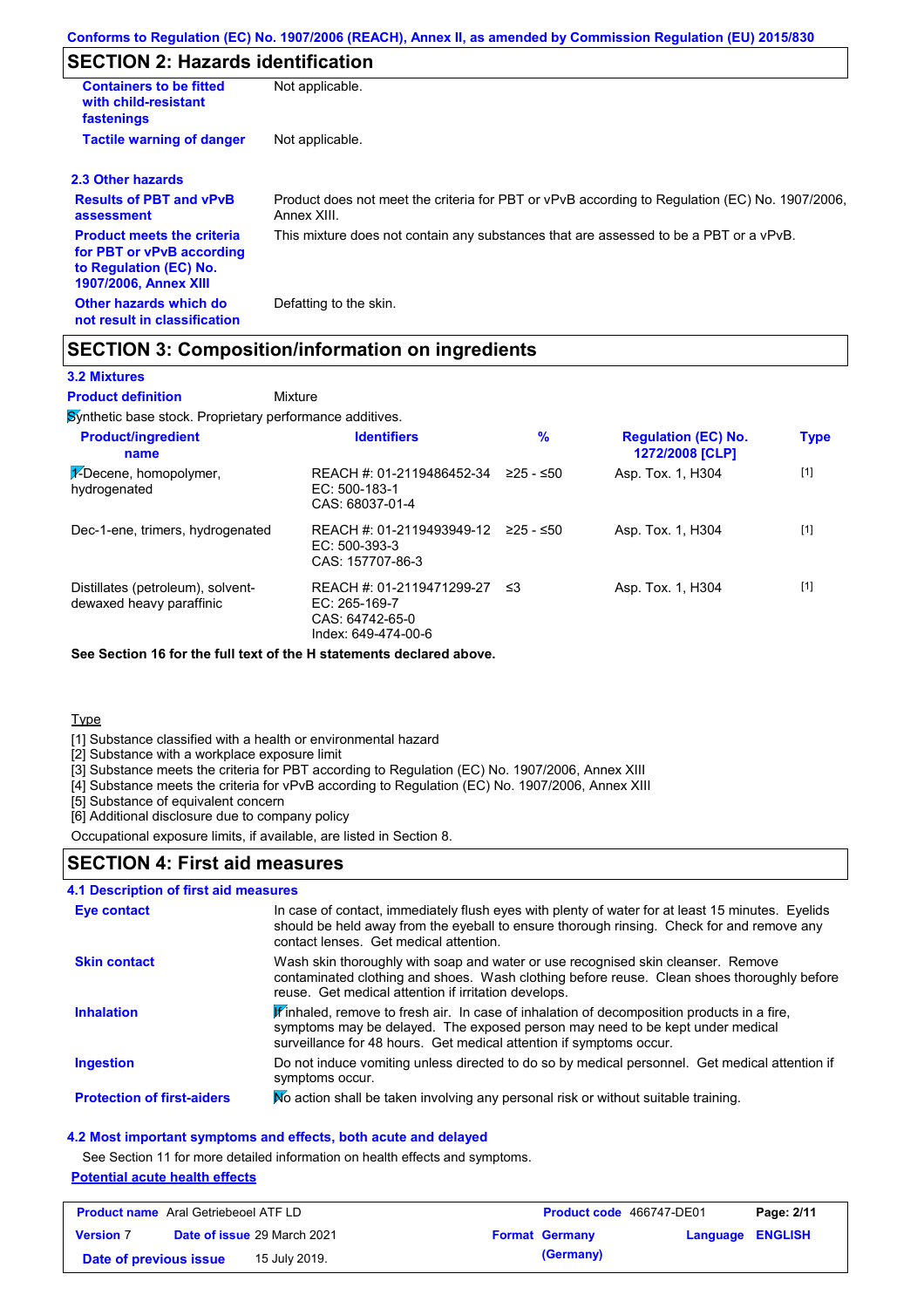### **Conforms to Regulation (EC) No. 1907/2006 (REACH), Annex II, as amended by Commission Regulation (EU) 2015/830**

# **SECTION 4: First aid measures**

| <b>Inhalation</b>   | Exposure to decomposition products may cause a health hazard. Serious effects may be<br>delayed following exposure. |
|---------------------|---------------------------------------------------------------------------------------------------------------------|
| <b>Ingestion</b>    | No known significant effects or critical hazards.                                                                   |
| <b>Skin contact</b> | Defatting to the skin. May cause skin dryness and irritation.                                                       |
| Eye contact         | No known significant effects or critical hazards.                                                                   |
|                     | Delayed and immediate effects as well as chronic effects from short and long-term exposure                          |
| <b>Inhalation</b>   | Overexposure to the inhalation of airborne droplets or aerosols may cause irritation of the<br>respiratory tract.   |
| <b>Ingestion</b>    | Ingestion of large quantities may cause nausea and diarrhoea.                                                       |
| <b>Skin contact</b> | Prolonged or repeated contact can defat the skin and lead to irritation and/or dermatitis.                          |
| Eye contact         | Potential risk of transient stinging or redness if accidental eye contact occurs.                                   |
|                     |                                                                                                                     |

### **4.3 Indication of any immediate medical attention and special treatment needed**

| <b>Notes to physician</b> | Treatment should in general be symptomatic and directed to relieving any effects.   |
|---------------------------|-------------------------------------------------------------------------------------|
|                           | In case of inhalation of decomposition products in a fire, symptoms may be delayed. |
|                           | The exposed person may need to be kept under medical surveillance for 48 hours.     |

# **SECTION 5: Firefighting measures**

| 5.1 Extinguishing media                                                                                                                                                                                  |                                                                                                                                                                                                                                                                                                                                                                   |
|----------------------------------------------------------------------------------------------------------------------------------------------------------------------------------------------------------|-------------------------------------------------------------------------------------------------------------------------------------------------------------------------------------------------------------------------------------------------------------------------------------------------------------------------------------------------------------------|
| <b>Suitable extinguishing</b><br>media                                                                                                                                                                   | In case of fire, use foam, dry chemical or carbon dioxide extinguisher or spray.                                                                                                                                                                                                                                                                                  |
| <b>Unsuitable extinguishing</b><br>media                                                                                                                                                                 | Do not use water jet. The use of a water jet may cause the fire to spread by splashing the<br>burning product.                                                                                                                                                                                                                                                    |
| 5.2 Special hazards arising from the substance or mixture                                                                                                                                                |                                                                                                                                                                                                                                                                                                                                                                   |
| <b>Hazards from the</b><br>In a fire or if heated, a pressure increase will occur and the container may burst.<br>substance or mixture                                                                   |                                                                                                                                                                                                                                                                                                                                                                   |
| Combustion products may include the following:<br><b>Hazardous combustion</b><br>carbon oxides (CO, CO <sub>2</sub> ) (carbon monoxide, carbon dioxide)<br>products<br>nitrogen oxides (NO, $NQ_2$ etc.) |                                                                                                                                                                                                                                                                                                                                                                   |
| 5.3 Advice for firefighters                                                                                                                                                                              |                                                                                                                                                                                                                                                                                                                                                                   |
| <b>Special precautions for</b><br>fire-fighters                                                                                                                                                          | No action shall be taken involving any personal risk or without suitable training. Promptly<br>isolate the scene by removing all persons from the vicinity of the incident if there is a fire.                                                                                                                                                                    |
| <b>Special protective</b><br>equipment for fire-fighters                                                                                                                                                 | Fire-fighters should wear appropriate protective equipment and self-contained breathing<br>apparatus (SCBA) with a full face-piece operated in positive pressure mode. Clothing for fire-<br>fighters (including helmets, protective boots and gloves) conforming to European standard EN<br>469 will provide a basic level of protection for chemical incidents. |

## **SECTION 6: Accidental release measures**

**Version** 7

|                                                          | 6.1 Personal precautions, protective equipment and emergency procedures                                                                                                                                                                                                                                                                                                                        |  |  |  |  |
|----------------------------------------------------------|------------------------------------------------------------------------------------------------------------------------------------------------------------------------------------------------------------------------------------------------------------------------------------------------------------------------------------------------------------------------------------------------|--|--|--|--|
| For non-emergency<br>personnel                           | No action shall be taken involving any personal risk or without suitable training. Evacuate<br>surrounding areas. Keep unnecessary and unprotected personnel from entering. Do not touch<br>or walk through spilt material. Floors may be slippery; use care to avoid falling. Put on<br>appropriate personal protective equipment.                                                            |  |  |  |  |
| For emergency responders                                 | Pspecialised clothing is required to deal with the spillage, take note of any information in<br>Section 8 on suitable and unsuitable materials. See also the information in "For non-<br>emergency personnel".                                                                                                                                                                                 |  |  |  |  |
| <b>6.2 Environmental</b><br>precautions                  | Avoid dispersal of spilt material and runoff and contact with soil, waterways, drains and sewers.<br>Inform the relevant authorities if the product has caused environmental pollution (sewers,<br>waterways, soil or air).                                                                                                                                                                    |  |  |  |  |
| 6.3 Methods and material for containment and cleaning up |                                                                                                                                                                                                                                                                                                                                                                                                |  |  |  |  |
| <b>Small spill</b>                                       | Stop leak if without risk. Move containers from spill area. Absorb with an inert material and<br>place in an appropriate waste disposal container. Dispose of via a licensed waste disposal<br>contractor.                                                                                                                                                                                     |  |  |  |  |
| <b>Large spill</b>                                       | Stop leak if without risk. Move containers from spill area. Prevent entry into sewers, water<br>courses, basements or confined areas. Contain and collect spillage with non-combustible,<br>absorbent material e.g. sand, earth, vermiculite or diatomaceous earth and place in container<br>for disposal according to local regulations. Dispose of via a licensed waste disposal contractor. |  |  |  |  |
| <b>Product name</b> Aral Getriebeoel ATF LD              | Product code 466747-DE01<br>Page: 3/11                                                                                                                                                                                                                                                                                                                                                         |  |  |  |  |

**Date of issue** 29 March 2021 **Format Germany Language ENGLISH**

**Date of previous issue 15 July 2019. (Germany) (Germany)**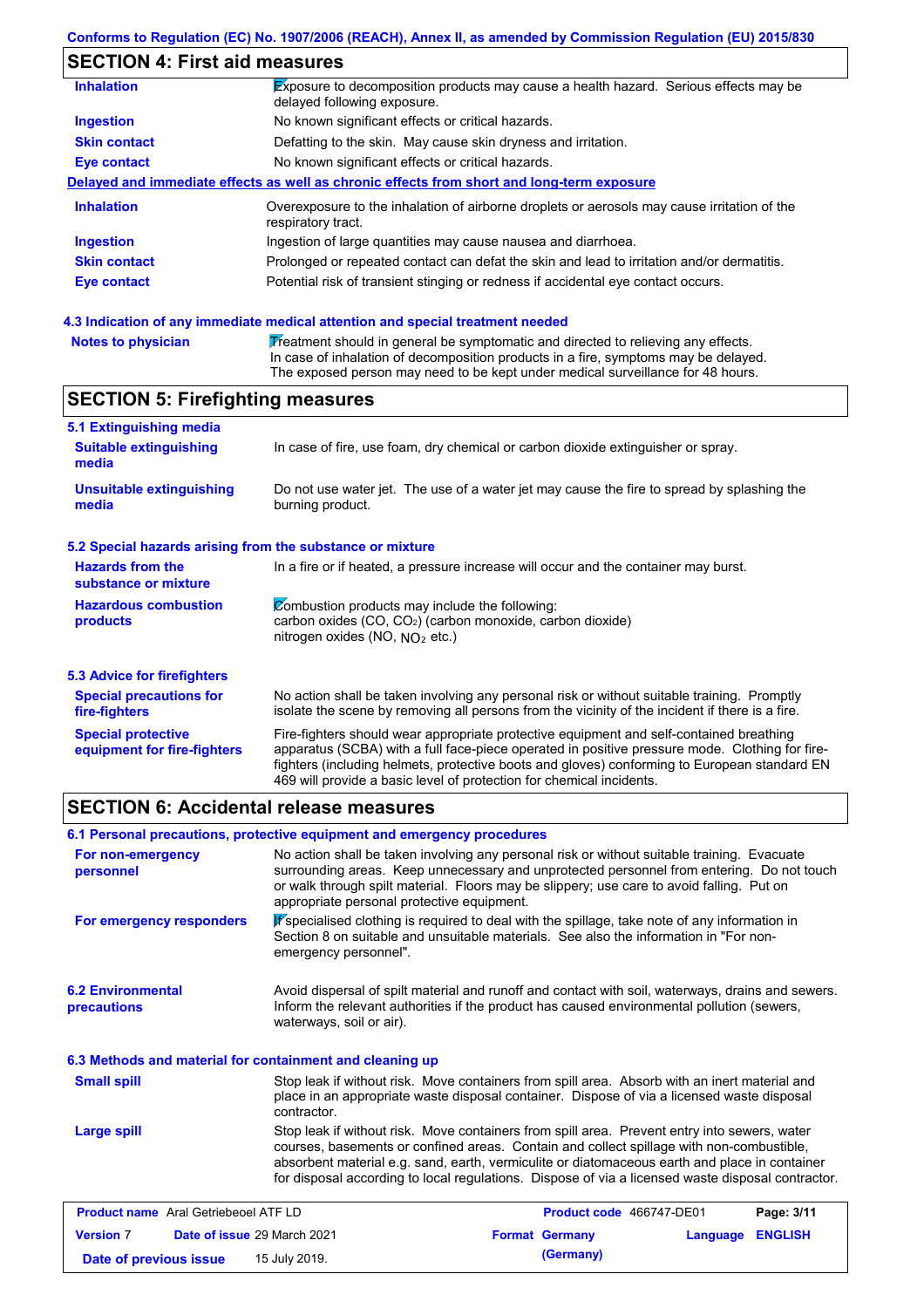## **SECTION 6: Accidental release measures**

| 6.4 Reference to other<br><b>sections</b> | See Section 1 for emergency contact information.<br>See Section 5 for firefighting measures.<br>See Section 8 for information on appropriate personal protective equipment.<br>See Section 12 for environmental precautions.<br>See Section 13 for additional waste treatment information. |
|-------------------------------------------|--------------------------------------------------------------------------------------------------------------------------------------------------------------------------------------------------------------------------------------------------------------------------------------------|
|                                           |                                                                                                                                                                                                                                                                                            |

## **SECTION 7: Handling and storage**

### **7.1 Precautions for safe handling**

| <b>Protective measures</b>                                                    | Put on appropriate personal protective equipment.                                                                                                                                                                                                                                                                                                                                                                                                                                        |
|-------------------------------------------------------------------------------|------------------------------------------------------------------------------------------------------------------------------------------------------------------------------------------------------------------------------------------------------------------------------------------------------------------------------------------------------------------------------------------------------------------------------------------------------------------------------------------|
| <b>Advice on general</b><br>occupational hygiene                              | Eating, drinking and smoking should be prohibited in areas where this material is handled,<br>stored and processed. Wash thoroughly after handling. Remove contaminated clothing and<br>protective equipment before entering eating areas. See also Section 8 for additional<br>information on hygiene measures.                                                                                                                                                                         |
| <b>7.2 Conditions for safe</b><br>storage, including any<br>incompatibilities | Store in accordance with local regulations. Store in a dry, cool and well-ventilated area, away<br>from incompatible materials (see Section 10). Keep away from heat and direct sunlight. Keep<br>container tightly closed and sealed until ready for use. Containers that have been opened must<br>be carefully resealed and kept upright to prevent leakage. Store and use only in equipment/<br>containers designed for use with this product. Do not store in unlabelled containers. |
| <b>Not suitable</b>                                                           | Prolonged exposure to elevated temperature                                                                                                                                                                                                                                                                                                                                                                                                                                               |
| <b>Germany - Storage code</b>                                                 | 10                                                                                                                                                                                                                                                                                                                                                                                                                                                                                       |

**7.3 Specific end use(s)**

**Recommendations**

See section 1.2 and Exposure scenarios in annex, if applicable.

### **SECTION 8: Exposure controls/personal protection**

#### **8.1 Control parameters**

**Occupational exposure limits**

No exposure limit value known.

**Recommended monitoring procedures**

If this product contains ingredients with exposure limits, personal, workplace atmosphere or biological monitoring may be required to determine the effectiveness of the ventilation or other control measures and/or the necessity to use respiratory protective equipment. Reference should be made to monitoring standards, such as the following: European Standard EN 689 (Workplace atmospheres - Guidance for the assessment of exposure by inhalation to chemical agents for comparison with limit values and measurement strategy) European Standard EN 14042 (Workplace atmospheres - Guide for the application and use of procedures for the assessment of exposure to chemical and biological agents) European Standard EN 482 (Workplace atmospheres - General requirements for the performance of procedures for the measurement of chemical agents) Reference to national guidance documents for methods for the determination of hazardous substances will also be required.

### **Derived No Effect Level**

No DNELs/DMELs available.

### **Predicted No Effect Concentration**

No PNECs available

### **8.2 Exposure controls**

| <b>Appropriate engineering</b><br><b>controls</b> | Provide exhaust ventilation or other engineering controls to keep the relevant airborne<br>concentrations below their respective occupational exposure limits.<br>All activities involving chemicals should be assessed for their risks to health, to ensure<br>exposures are adequately controlled. Personal protective equipment should only be considered<br>after other forms of control measures (e.g. engineering controls) have been suitably evaluated.<br>Personal protective equipment should conform to appropriate standards, be suitable for use, be<br>kept in good condition and properly maintained.<br>Your supplier of personal protective equipment should be consulted for advice on selection and<br>appropriate standards. For further information contact your national organisation for standards.<br>The final choice of protective equipment will depend upon a risk assessment. It is important to<br>ensure that all items of personal protective equipment are compatible. |                                 |          |                |
|---------------------------------------------------|---------------------------------------------------------------------------------------------------------------------------------------------------------------------------------------------------------------------------------------------------------------------------------------------------------------------------------------------------------------------------------------------------------------------------------------------------------------------------------------------------------------------------------------------------------------------------------------------------------------------------------------------------------------------------------------------------------------------------------------------------------------------------------------------------------------------------------------------------------------------------------------------------------------------------------------------------------------------------------------------------------|---------------------------------|----------|----------------|
| <b>Individual protection measures</b>             |                                                                                                                                                                                                                                                                                                                                                                                                                                                                                                                                                                                                                                                                                                                                                                                                                                                                                                                                                                                                         |                                 |          |                |
| <b>Hygiene measures</b>                           | Wash hands, forearms and face thoroughly after handling chemical products, before eating,<br>smoking and using the lavatory and at the end of the working period. Ensure that eyewash<br>stations and safety showers are close to the workstation location.                                                                                                                                                                                                                                                                                                                                                                                                                                                                                                                                                                                                                                                                                                                                             |                                 |          |                |
| <b>Respiratory protection</b>                     |                                                                                                                                                                                                                                                                                                                                                                                                                                                                                                                                                                                                                                                                                                                                                                                                                                                                                                                                                                                                         |                                 |          |                |
| <b>Product name</b> Aral Getriebeoel ATF LD       |                                                                                                                                                                                                                                                                                                                                                                                                                                                                                                                                                                                                                                                                                                                                                                                                                                                                                                                                                                                                         | <b>Product code</b> 466747-DE01 |          | Page: 4/11     |
| Date of issue 29 March 2021<br><b>Version 7</b>   |                                                                                                                                                                                                                                                                                                                                                                                                                                                                                                                                                                                                                                                                                                                                                                                                                                                                                                                                                                                                         | <b>Format Germany</b>           | Language | <b>ENGLISH</b> |

**Date of previous issue 15 July 2019. (Germany) (Germany)**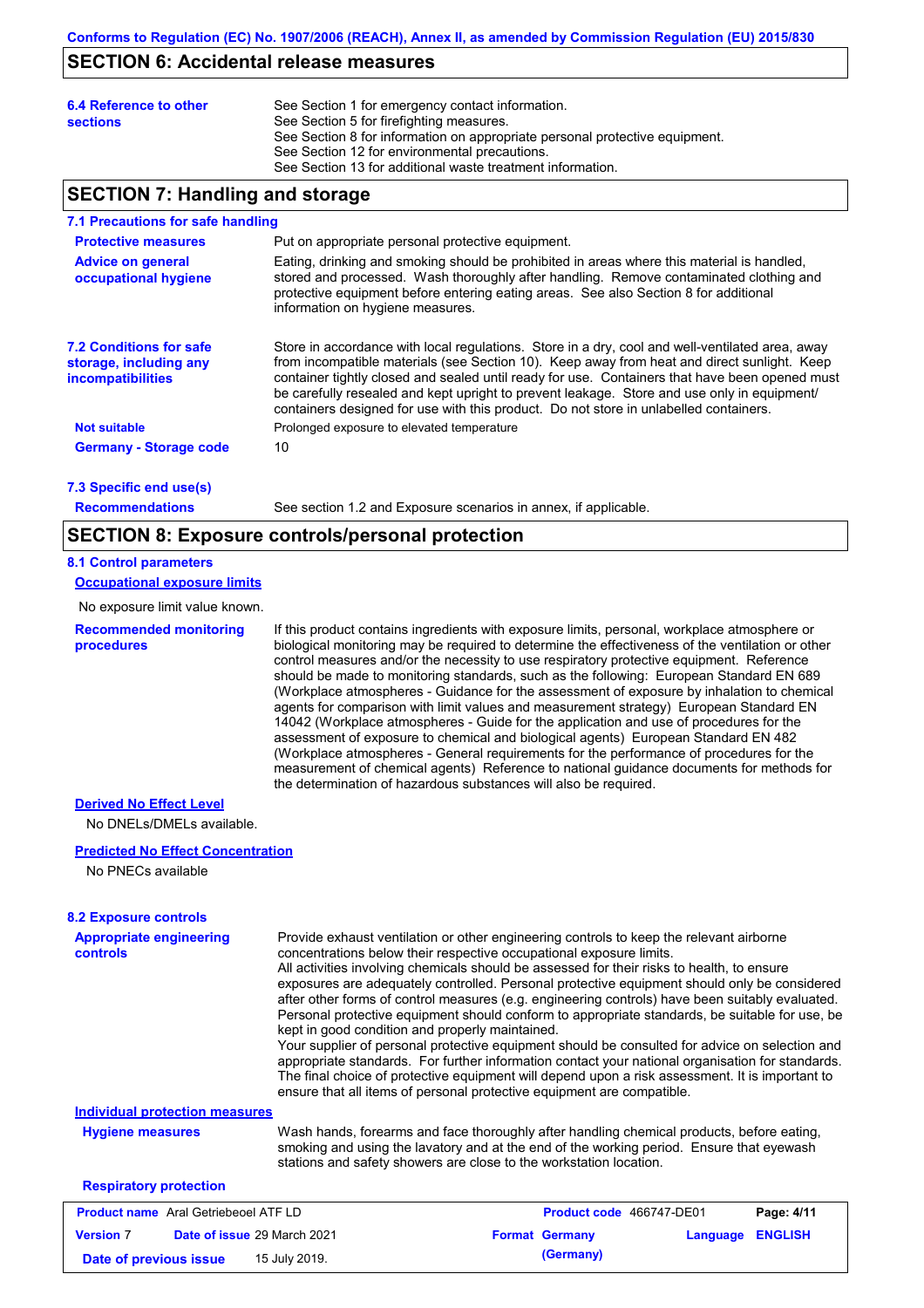# **SECTION 8: Exposure controls/personal protection**

|                            | In case of insufficient ventilation, wear suitable respiratory equipment.<br>The correct choice of respiratory protection depends upon the chemicals being handled, the<br>conditions of work and use, and the condition of the respiratory equipment. Safety procedures<br>should be developed for each intended application. Respiratory protection equipment should<br>therefore be chosen in consultation with the supplier/manufacturer and with a full assessment<br>of the working conditions.                                                                                                                                             |
|----------------------------|---------------------------------------------------------------------------------------------------------------------------------------------------------------------------------------------------------------------------------------------------------------------------------------------------------------------------------------------------------------------------------------------------------------------------------------------------------------------------------------------------------------------------------------------------------------------------------------------------------------------------------------------------|
| <b>Eye/face protection</b> | Safety glasses with side shields.                                                                                                                                                                                                                                                                                                                                                                                                                                                                                                                                                                                                                 |
| <b>Skin protection</b>     |                                                                                                                                                                                                                                                                                                                                                                                                                                                                                                                                                                                                                                                   |
| <b>Hand protection</b>     | <b>General Information:</b>                                                                                                                                                                                                                                                                                                                                                                                                                                                                                                                                                                                                                       |
|                            | Because specific work environments and material handling practices vary, safety procedures<br>should be developed for each intended application. The correct choice of protective gloves<br>depends upon the chemicals being handled, and the conditions of work and use. Most gloves<br>provide protection for only a limited time before they must be discarded and replaced (even the<br>best chemically resistant gloves will break down after repeated chemical exposures).                                                                                                                                                                  |
|                            | Gloves should be chosen in consultation with the supplier / manufacturer and taking account of<br>a full assessment of the working conditions.                                                                                                                                                                                                                                                                                                                                                                                                                                                                                                    |
|                            | Recommended: Nitrile gloves.<br><b>Breakthrough time:</b>                                                                                                                                                                                                                                                                                                                                                                                                                                                                                                                                                                                         |
|                            | Breakthrough time data are generated by glove manufacturers under laboratory test conditions<br>and represent how long a glove can be expected to provide effective permeation resistance. It<br>is important when following breakthrough time recommendations that actual workplace<br>conditions are taken into account. Always consult with your glove supplier for up-to-date<br>technical information on breakthrough times for the recommended glove type.<br>Our recommendations on the selection of gloves are as follows:                                                                                                                |
|                            | Continuous contact:                                                                                                                                                                                                                                                                                                                                                                                                                                                                                                                                                                                                                               |
|                            | Gloves with a minimum breakthrough time of 240 minutes, or >480 minutes if suitable gloves<br>can be obtained.<br>If suitable gloves are not available to offer that level of protection, gloves with shorter<br>breakthrough times may be acceptable as long as appropriate glove maintenance and<br>replacement regimes are determined and adhered to.                                                                                                                                                                                                                                                                                          |
|                            | Short-term / splash protection:                                                                                                                                                                                                                                                                                                                                                                                                                                                                                                                                                                                                                   |
|                            | Recommended breakthrough times as above.<br>It is recognised that for short-term, transient exposures, gloves with shorter breakthrough times<br>may commonly be used. Therefore, appropriate maintenance and replacement regimes must<br>be determined and rigorously followed.                                                                                                                                                                                                                                                                                                                                                                  |
|                            | <b>Glove Thickness:</b>                                                                                                                                                                                                                                                                                                                                                                                                                                                                                                                                                                                                                           |
|                            | For general applications, we recommend gloves with a thickness typically greater than 0.35 mm.                                                                                                                                                                                                                                                                                                                                                                                                                                                                                                                                                    |
|                            | It should be emphasised that glove thickness is not necessarily a good predictor of glove<br>resistance to a specific chemical, as the permeation efficiency of the glove will be dependent<br>on the exact composition of the glove material. Therefore, glove selection should also be based<br>on consideration of the task requirements and knowledge of breakthrough times.<br>Glove thickness may also vary depending on the glove manufacturer, the glove type and the<br>glove model. Therefore, the manufacturers' technical data should always be taken into account<br>to ensure selection of the most appropriate glove for the task. |
|                            | Note: Depending on the activity being conducted, gloves of varying thickness may be required<br>for specific tasks. For example:                                                                                                                                                                                                                                                                                                                                                                                                                                                                                                                  |
|                            | • Thinner gloves (down to 0.1 mm or less) may be required where a high degree of manual<br>dexterity is needed. However, these gloves are only likely to give short duration protection and<br>would normally be just for single use applications, then disposed of.                                                                                                                                                                                                                                                                                                                                                                              |
|                            | • Thicker gloves (up to 3 mm or more) may be required where there is a mechanical (as well<br>as a chemical) risk i.e. where there is abrasion or puncture potential.                                                                                                                                                                                                                                                                                                                                                                                                                                                                             |

| <b>Product name</b> Aral Getriebeoel ATF LD |                             | <b>Product code</b> 466747-DE01 |                         | Page: 5/11 |
|---------------------------------------------|-----------------------------|---------------------------------|-------------------------|------------|
| <b>Version 7</b>                            | Date of issue 29 March 2021 | <b>Format Germany</b>           | <b>Language ENGLISH</b> |            |
| Date of previous issue                      | 15 July 2019.               | (Germany)                       |                         |            |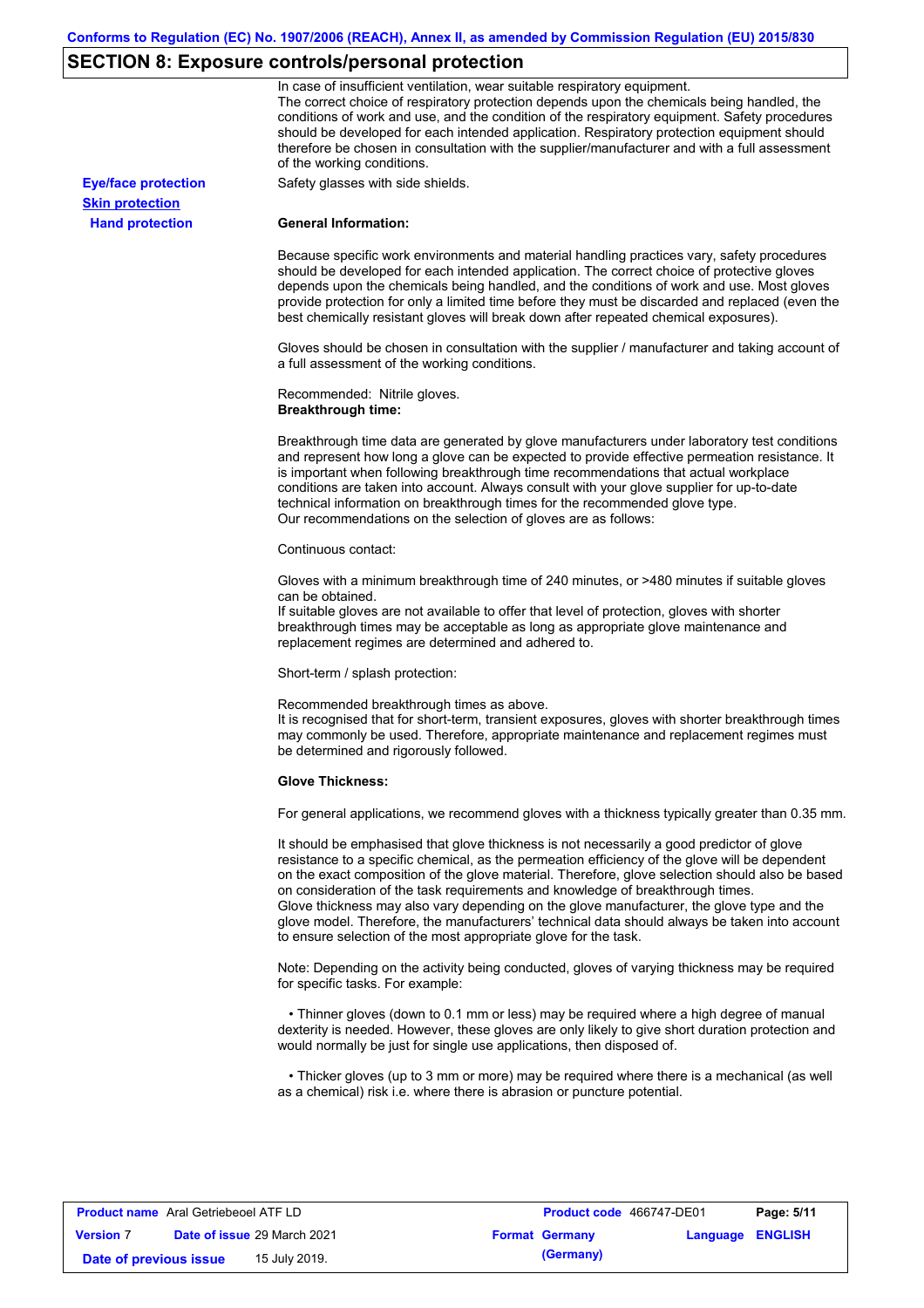# **SECTION 8: Exposure controls/personal protection**

| <b>Skin and body</b>                      | Use of protective clothing is good industrial practice.<br>Personal protective equipment for the body should be selected based on the task being<br>performed and the risks involved and should be approved by a specialist before handling this<br>product.<br>Cotton or polyester/cotton overalls will only provide protection against light superficial<br>contamination that will not soak through to the skin. Overalls should be laundered on a regular<br>basis. When the risk of skin exposure is high (e.g. when cleaning up spillages or if there is a<br>risk of splashing) then chemical resistant aprons and/or impervious chemical suits and boots<br>will be required. |
|-------------------------------------------|---------------------------------------------------------------------------------------------------------------------------------------------------------------------------------------------------------------------------------------------------------------------------------------------------------------------------------------------------------------------------------------------------------------------------------------------------------------------------------------------------------------------------------------------------------------------------------------------------------------------------------------------------------------------------------------|
| <b>Refer to standards:</b>                | Respiratory protection: EN 529<br>Gloves: EN 420, EN 374<br>Eye protection: EN 166<br>Filtering half-mask: EN 149<br>Filtering half-mask with valve: EN 405<br>Half-mask: EN 140 plus filter<br>Full-face mask: EN 136 plus filter<br>Particulate filters: EN 143<br>Gas/combined filters: EN 14387                                                                                                                                                                                                                                                                                                                                                                                   |
| <b>Environmental exposure</b><br>controls | Emissions from ventilation or work process equipment should be checked to ensure they<br>comply with the requirements of environmental protection legislation. In some cases, fume<br>scrubbers, filters or engineering modifications to the process equipment will be necessary to<br>reduce emissions to acceptable levels.                                                                                                                                                                                                                                                                                                                                                         |

# **SECTION 9: Physical and chemical properties**

## **9.1 Information on basic physical and chemical properties**

| <b>Appearance</b>                                      |                                                                                                                                    |
|--------------------------------------------------------|------------------------------------------------------------------------------------------------------------------------------------|
| <b>Physical state</b>                                  | Liquid.                                                                                                                            |
| <b>Colour</b>                                          | Brown.                                                                                                                             |
| <b>Odour</b>                                           | Not available.                                                                                                                     |
| <b>Odour threshold</b>                                 | Not available.                                                                                                                     |
| рH                                                     | Not applicable.                                                                                                                    |
| <b>Melting point/freezing point</b>                    | Not available.                                                                                                                     |
| Initial boiling point and boiling<br>range             | Not available.                                                                                                                     |
| <b>Pour point</b>                                      | $-66 °C$                                                                                                                           |
| <b>Flash point</b>                                     | Open cup: >220°C (>428°F) [Cleveland.]                                                                                             |
| <b>Evaporation rate</b>                                | Not available.                                                                                                                     |
| <b>Flammability (solid, gas)</b>                       | Not available.                                                                                                                     |
| <b>Upper/lower flammability or</b><br>explosive limits | Not available.                                                                                                                     |
| <b>Vapour pressure</b>                                 | Not available.                                                                                                                     |
| <b>Vapour density</b>                                  | Not available.                                                                                                                     |
| <b>Relative density</b>                                | Not available.                                                                                                                     |
| <b>Density</b>                                         | ₹1000 kg/m <sup>3</sup> (<1 g/cm <sup>3</sup> ) at 15°C                                                                            |
| <b>Solubility(ies)</b>                                 | insoluble in water.                                                                                                                |
| <b>Partition coefficient: n-octanol/</b><br>water      | Mot available.                                                                                                                     |
| <b>Auto-ignition temperature</b>                       | Not available.                                                                                                                     |
| <b>Decomposition temperature</b>                       | Not available.                                                                                                                     |
| <b>Viscosity</b>                                       | Kinematic: 37.8 mm <sup>2</sup> /s (37.8 cSt) at 40 $^{\circ}$ C<br>Kinematic: 7.5 mm <sup>2</sup> /s (7.5 cSt) at $100^{\circ}$ C |
| <b>Explosive properties</b>                            | Not available.                                                                                                                     |
| <b>Oxidising properties</b>                            | Not available.                                                                                                                     |

### **9.2 Other information**

No additional information.

|                        | <b>Product name</b> Aral Getriebeoel ATF LD | Product code 466747-DE01 | Page: 6/11              |
|------------------------|---------------------------------------------|--------------------------|-------------------------|
| <b>Version 7</b>       | Date of issue 29 March 2021                 | <b>Format Germany</b>    | <b>Language ENGLISH</b> |
| Date of previous issue | 15 July 2019.                               | (Germany)                |                         |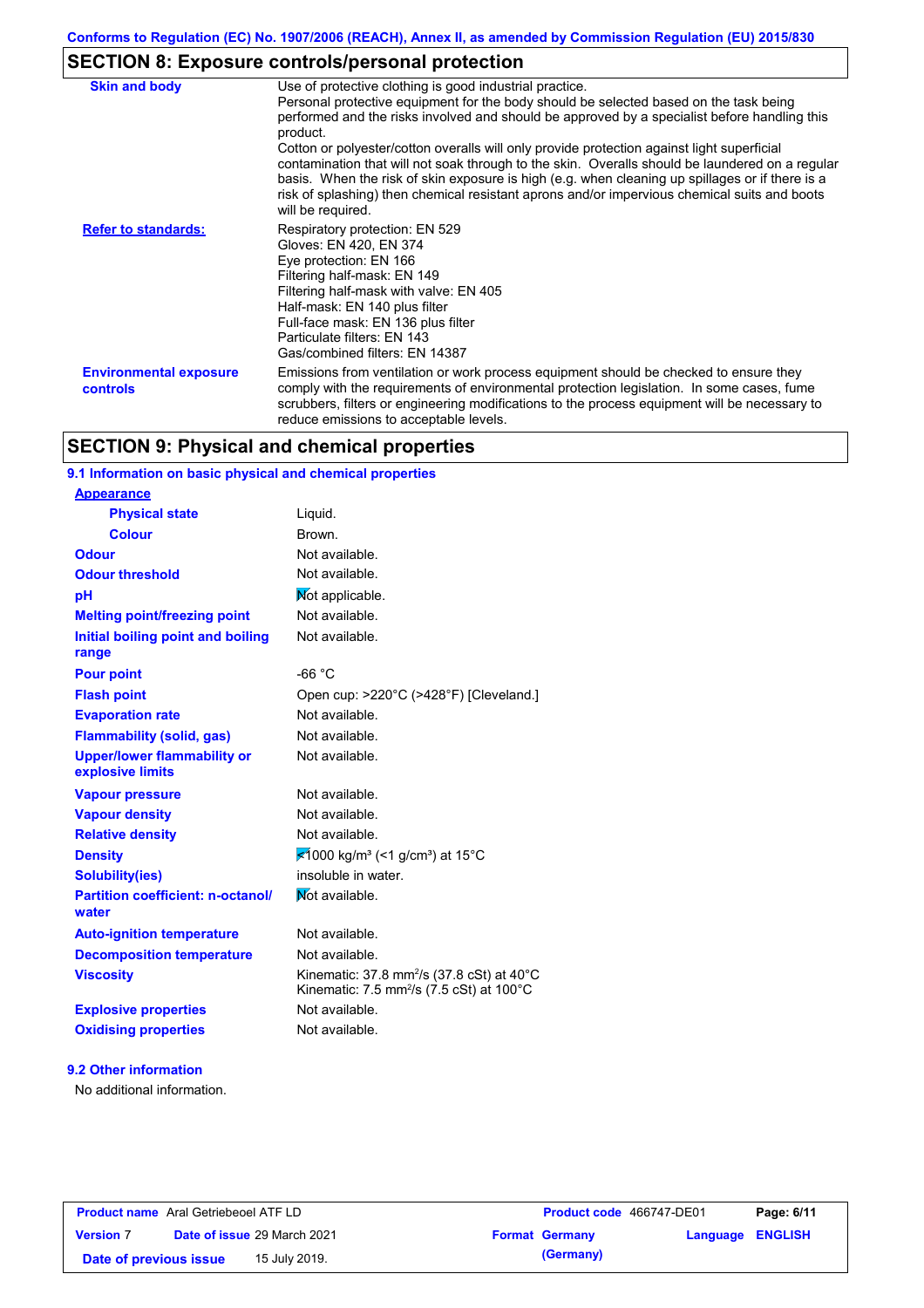| <b>SECTION 10: Stability and reactivity</b>       |                                                                                                                                                                         |  |  |
|---------------------------------------------------|-------------------------------------------------------------------------------------------------------------------------------------------------------------------------|--|--|
| <b>10.1 Reactivity</b>                            | No specific test data available for this product. Refer to Conditions to avoid and Incompatible<br>materials for additional information.                                |  |  |
| <b>10.2 Chemical stability</b>                    | The product is stable.                                                                                                                                                  |  |  |
| <b>10.3 Possibility of</b><br>hazardous reactions | Under normal conditions of storage and use, hazardous reactions will not occur.<br>Under normal conditions of storage and use, hazardous polymerisation will not occur. |  |  |
| <b>10.4 Conditions to avoid</b>                   | Avoid all possible sources of ignition (spark or flame).                                                                                                                |  |  |
| 10.5 Incompatible materials                       | Reactive or incompatible with the following materials: oxidising materials.                                                                                             |  |  |
| <b>10.6 Hazardous</b><br>decomposition products   | Under normal conditions of storage and use, hazardous decomposition products should not be<br>produced.                                                                 |  |  |

# **SECTION 11: Toxicological information**

| 11.1 Information on toxicological effects          |                                                                                                                             |
|----------------------------------------------------|-----------------------------------------------------------------------------------------------------------------------------|
| <b>Acute toxicity estimates</b>                    |                                                                                                                             |
| Not available.                                     |                                                                                                                             |
| <b>Information on likely</b><br>routes of exposure | Routes of entry anticipated: Dermal, Inhalation.                                                                            |
| <b>Potential acute health effects</b>              |                                                                                                                             |
| <b>Inhalation</b>                                  | Exposure to decomposition products may cause a health hazard. Serious effects may be<br>delayed following exposure.         |
| <b>Ingestion</b>                                   | No known significant effects or critical hazards.                                                                           |
| <b>Skin contact</b>                                | Defatting to the skin. May cause skin dryness and irritation.                                                               |
| <b>Eye contact</b>                                 | No known significant effects or critical hazards.                                                                           |
|                                                    | Symptoms related to the physical, chemical and toxicological characteristics                                                |
| <b>Inhalation</b>                                  | May be harmful by inhalation if exposure to vapour, mists or fumes resulting from thermal<br>decomposition products occurs. |
| <b>Ingestion</b>                                   | No specific data.                                                                                                           |
| <b>Skin contact</b>                                | Adverse symptoms may include the following:<br>irritation<br>dryness<br>cracking                                            |
| <b>Eye contact</b>                                 | No specific data.                                                                                                           |
|                                                    | Delayed and immediate effects as well as chronic effects from short and long-term exposure                                  |
| <b>Inhalation</b>                                  | Overexposure to the inhalation of airborne droplets or aerosols may cause irritation of the<br>respiratory tract.           |
| <b>Ingestion</b>                                   | Ingestion of large quantities may cause nausea and diarrhoea.                                                               |
| <b>Skin contact</b>                                | Prolonged or repeated contact can defat the skin and lead to irritation and/or dermatitis.                                  |
| <b>Eye contact</b>                                 | Potential risk of transient stinging or redness if accidental eye contact occurs.                                           |
| <b>Potential chronic health effects</b>            |                                                                                                                             |
| <b>General</b>                                     | No known significant effects or critical hazards.                                                                           |
| <b>Carcinogenicity</b>                             | No known significant effects or critical hazards.                                                                           |
| <b>Mutagenicity</b>                                | No known significant effects or critical hazards.                                                                           |
| <b>Developmental effects</b>                       | No known significant effects or critical hazards.                                                                           |
| <b>Fertility effects</b>                           | No known significant effects or critical hazards.                                                                           |

# **SECTION 12: Ecological information**

### **12.1 Toxicity**

**Environmental hazards** Not classified as dangerous

### **12.2 Persistence and degradability**

**Expected to be biodegradable.** 

### **12.3 Bioaccumulative potential**

This product is not expected to bioaccumulate through food chains in the environment.

| <b>Product name</b> Aral Getriebeoel ATF LD |                                    | <b>Product code 466747-DE01</b> |                  | Page: 7/11 |
|---------------------------------------------|------------------------------------|---------------------------------|------------------|------------|
| <b>Version 7</b>                            | <b>Date of issue 29 March 2021</b> | <b>Format Germany</b>           | Language ENGLISH |            |
| Date of previous issue                      | 15 July 2019.                      | (Germany)                       |                  |            |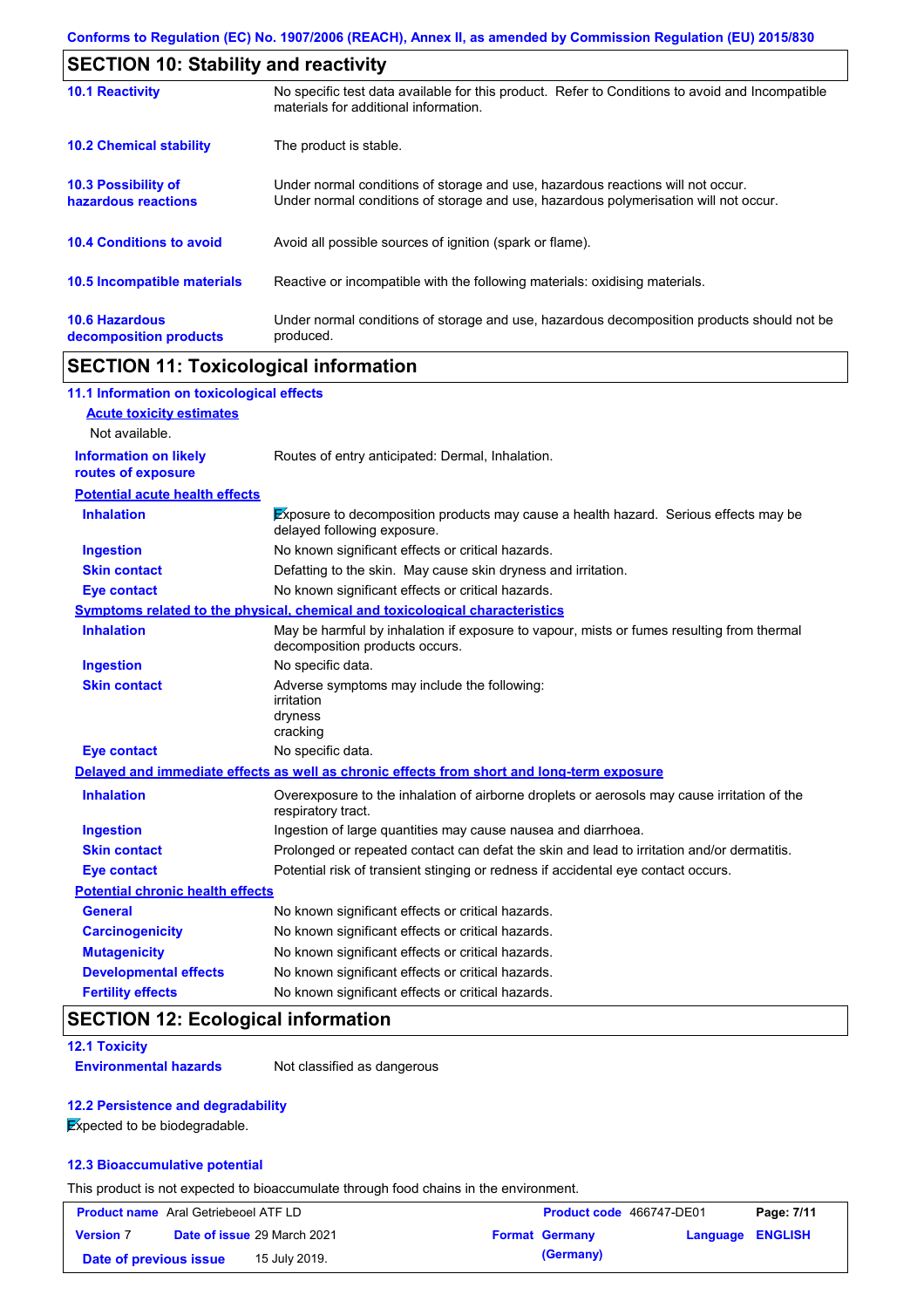# **SECTION 12: Ecological information**

| <b>12.4 Mobility in soil</b>                            |                                                                      |
|---------------------------------------------------------|----------------------------------------------------------------------|
| <b>Soil/water partition</b><br><b>coefficient (Koc)</b> | Not available.                                                       |
| <b>Mobility</b>                                         | Spillages may penetrate the soil causing ground water contamination. |

### **12.5 Results of PBT and vPvB assessment**

Product does not meet the criteria for PBT or vPvB according to Regulation (EC) No. 1907/2006, Annex XIII.

| 12.6 Other adverse effects          |                                                                                                                           |
|-------------------------------------|---------------------------------------------------------------------------------------------------------------------------|
| <b>Other ecological information</b> | Spills may form a film on water surfaces causing physical damage to organisms. Oxygen<br>transfer could also be impaired. |
|                                     |                                                                                                                           |

## **SECTION 13: Disposal considerations**

## **13.1 Waste treatment methods**

**Product**

```
Methods of disposal
```
Where possible, arrange for product to be recycled. Dispose of via an authorised person/ licensed waste disposal contractor in accordance with local regulations.

**Hazardous waste** Yes.

### **European waste catalogue (EWC)**

| Waste code           | <b>Waste designation</b>                    |
|----------------------|---------------------------------------------|
| $\frac{1}{3}$ 02 06* | synthetic engine, gear and lubricating oils |

However, deviation from the intended use and/or the presence of any potential contaminants may require an alternative waste disposal code to be assigned by the end user.

### **Packaging**

| Where possible, arrange for product to be recycled. Dispose of via an authorised person/<br>licensed waste disposal contractor in accordance with local regulations.                                                                    |
|-----------------------------------------------------------------------------------------------------------------------------------------------------------------------------------------------------------------------------------------|
| This material and its container must be disposed of in a safe way. Empty containers or liners<br>may retain some product residues. Avoid dispersal of spilt material and runoff and contact with<br>soil, waterways, drains and sewers. |
| Commission 2014/955/EU<br>Directive 2008/98/EC                                                                                                                                                                                          |
|                                                                                                                                                                                                                                         |

# **SECTION 14: Transport information**

|                                                | <b>ADR/RID</b> | <b>ADN</b>     | <b>IMDG</b>    | <b>IATA</b>    |
|------------------------------------------------|----------------|----------------|----------------|----------------|
| 14.1 UN number                                 | Not regulated. | Not regulated. | Not regulated. | Not regulated. |
| 14.2 UN proper<br>shipping name                |                |                | -              |                |
| <b>14.3 Transport</b><br>hazard class(es)      |                |                |                |                |
| 14.4 Packing<br>group                          |                |                |                |                |
| 14.5<br><b>Environmental</b><br><b>hazards</b> | No.            | No.            | No.            | No.            |
| <b>Additional</b><br>information               |                |                |                |                |

**14.6 Special precautions for user** Not available.

**14.7 Transport in bulk according to IMO instruments**

Not available.

| <b>Product name</b> Aral Getriebeoel ATF LD |  | <b>Product code</b> 466747-DE01 |  | Page: 8/11            |                         |  |
|---------------------------------------------|--|---------------------------------|--|-----------------------|-------------------------|--|
| <b>Version 7</b>                            |  | Date of issue 29 March 2021     |  | <b>Format Germany</b> | <b>Language ENGLISH</b> |  |
| Date of previous issue                      |  | 15 July 2019.                   |  | (Germany)             |                         |  |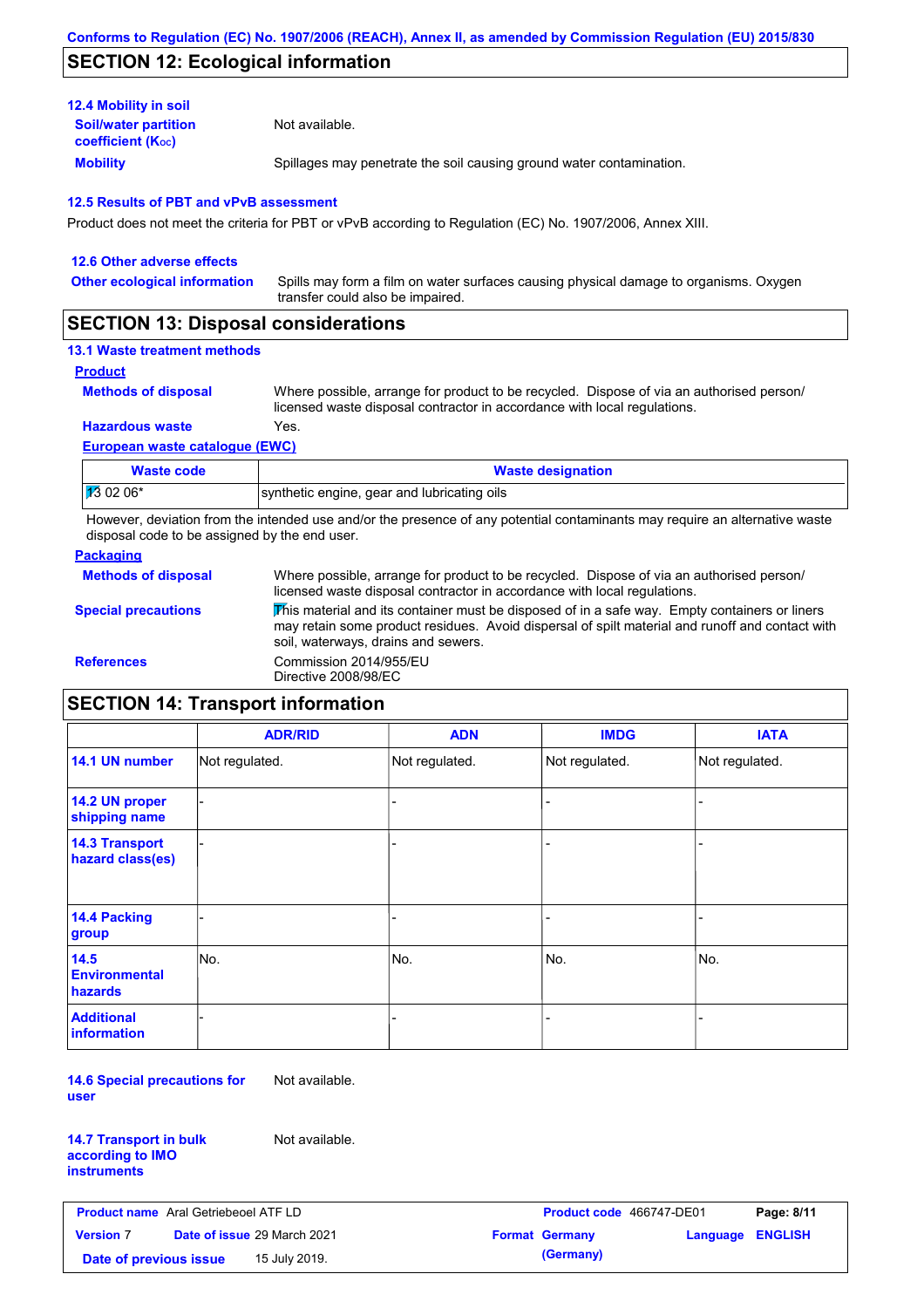# **SECTION 15: Regulatory information**

|                                                                    | 15.1 Safety, health and environmental regulations/legislation specific for the substance or mixture                                                                                                                                                     |
|--------------------------------------------------------------------|---------------------------------------------------------------------------------------------------------------------------------------------------------------------------------------------------------------------------------------------------------|
| EU Regulation (EC) No. 1907/2006 (REACH)                           |                                                                                                                                                                                                                                                         |
| <b>Annex XIV - List of substances subject to authorisation</b>     |                                                                                                                                                                                                                                                         |
| <b>Annex XIV</b>                                                   |                                                                                                                                                                                                                                                         |
| None of the components are listed.                                 |                                                                                                                                                                                                                                                         |
| <b>Substances of very high concern</b>                             |                                                                                                                                                                                                                                                         |
| None of the components are listed.                                 |                                                                                                                                                                                                                                                         |
| EU Regulation (EC) No. 1907/2006 (REACH)                           |                                                                                                                                                                                                                                                         |
| <b>Annex XVII - Restrictions</b>                                   | Not applicable.                                                                                                                                                                                                                                         |
| on the manufacture,<br>placing on the market                       |                                                                                                                                                                                                                                                         |
| and use of certain                                                 |                                                                                                                                                                                                                                                         |
| dangerous substances,                                              |                                                                                                                                                                                                                                                         |
| mixtures and articles                                              |                                                                                                                                                                                                                                                         |
| <b>Other regulations</b>                                           |                                                                                                                                                                                                                                                         |
| <b>REACH Status</b>                                                | The company, as identified in Section 1, sells this product in the EU in compliance with the<br>current requirements of REACH.                                                                                                                          |
| <b>United States inventory</b><br>(TSCA 8b)                        | All components are active or exempted.                                                                                                                                                                                                                  |
| <b>Australia inventory (AICS)</b>                                  | All components are listed or exempted.                                                                                                                                                                                                                  |
| <b>Canada inventory</b>                                            | All components are listed or exempted.                                                                                                                                                                                                                  |
| <b>China inventory (IECSC)</b>                                     | All components are listed or exempted.                                                                                                                                                                                                                  |
| <b>Japan inventory (ENCS)</b>                                      | At least one component is not listed.                                                                                                                                                                                                                   |
| <b>Korea inventory (KECI)</b>                                      | All components are listed or exempted.                                                                                                                                                                                                                  |
| <b>Philippines inventory</b><br>(PICCS)                            | All components are listed or exempted.                                                                                                                                                                                                                  |
| <b>Taiwan Chemical</b><br><b>Substances Inventory</b><br>(TCSI)    | All components are listed or exempted.                                                                                                                                                                                                                  |
| Ozone depleting substances (1005/2009/EU)<br>Not listed.           |                                                                                                                                                                                                                                                         |
| <b>Prior Informed Consent (PIC) (649/2012/EU)</b><br>Not listed.   |                                                                                                                                                                                                                                                         |
| <b>EU - Water framework directive - Priority substances</b>        |                                                                                                                                                                                                                                                         |
| Mone of the components are listed.                                 |                                                                                                                                                                                                                                                         |
| <b>Seveso Directive</b>                                            |                                                                                                                                                                                                                                                         |
| This product is not controlled under the Seveso Directive.         |                                                                                                                                                                                                                                                         |
| <b>National regulations</b>                                        |                                                                                                                                                                                                                                                         |
| <b>Hazardous incident ordinance</b>                                |                                                                                                                                                                                                                                                         |
| <b>Hazard class for water</b>                                      | 2<br>(classified according AwSV)                                                                                                                                                                                                                        |
| <b>Prohibited Chemicals</b><br><b>Regulation</b><br>(ChemVerbotsV) | When placed on the market in Germany, this product is not subject to the Prohibited Chemicals<br>Regulation (ChemVerbotsV).                                                                                                                             |
| <b>Occupational restrictions</b>                                   | Observe employment restrictions in the following:<br>Gesetz zum Schutz der arbeitenden Jugend (Jugendarbeitsschutzgesetz - JArbSchG)<br>Gesetz zum Schutz von Müttern bei der Arbeit, in der Ausbildung und im Studium<br>(Mutterschutzgesetz – MuSchG) |
| <b>15.2 Chemical safety</b><br>assessment                          | A Chemical Safety Assessment has been carried out for one or more of the substances within<br>this mixture. A Chemical Safety Assessment has not been carried out for the mixture itself.                                                               |

| <b>Product name</b> Aral Getriebeoel ATF LD |  |                             | <b>Product code</b> 466747-DE01 |                       | Page: 9/11              |  |
|---------------------------------------------|--|-----------------------------|---------------------------------|-----------------------|-------------------------|--|
| <b>Version 7</b>                            |  | Date of issue 29 March 2021 |                                 | <b>Format Germany</b> | <b>Language ENGLISH</b> |  |
| Date of previous issue                      |  | 15 July 2019.               |                                 | (Germany)             |                         |  |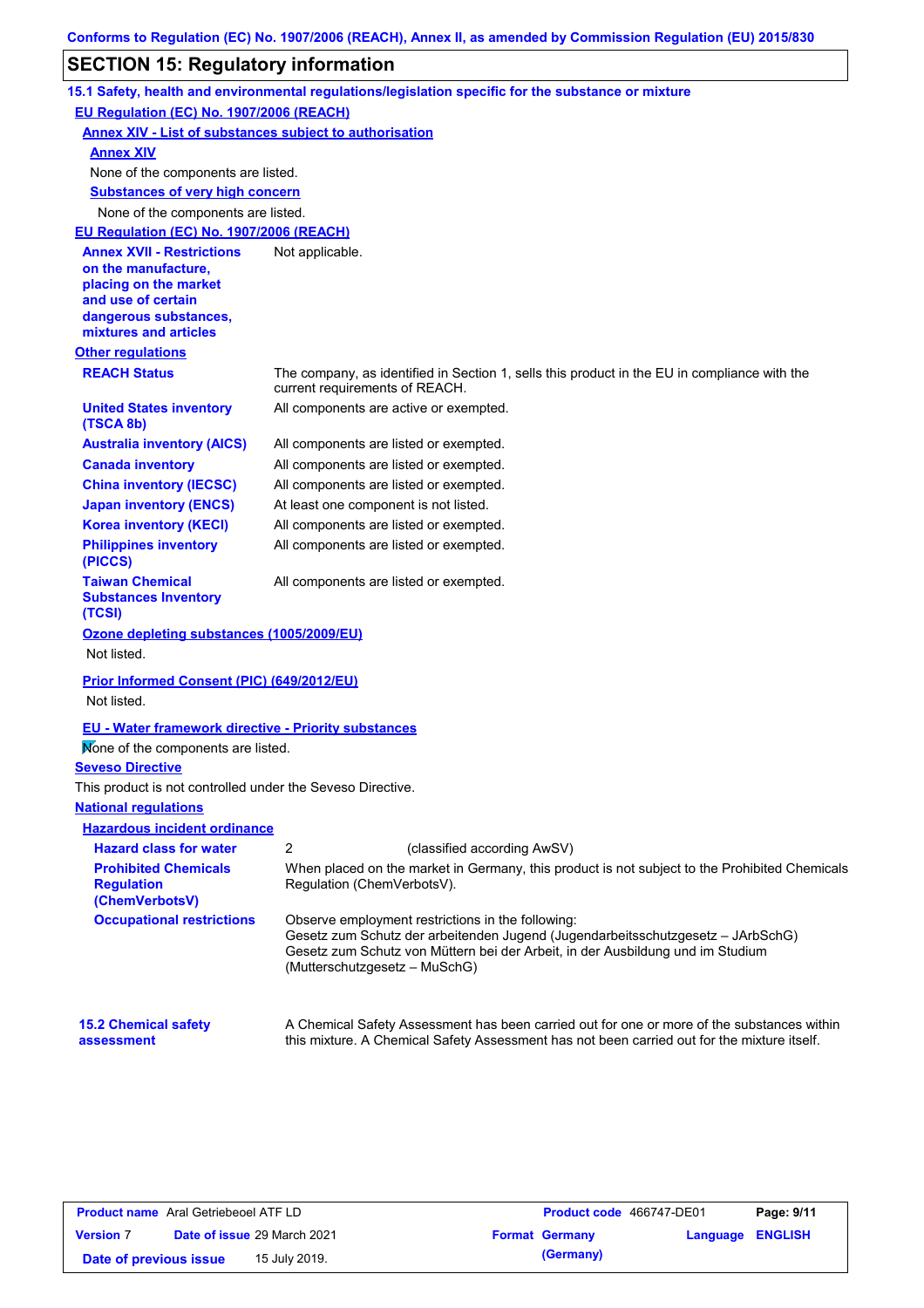# **SECTION 16: Other information**

| <b>Abbreviations and acronyms</b> | ADN = European Provisions concerning the International Carriage of Dangerous Goods by<br>Inland Waterway |
|-----------------------------------|----------------------------------------------------------------------------------------------------------|
|                                   | ADR = The European Agreement concerning the International Carriage of Dangerous Goods by<br>Road         |
|                                   | ATE = Acute Toxicity Estimate                                                                            |
|                                   | <b>BCF</b> = Bioconcentration Factor                                                                     |
|                                   | CAS = Chemical Abstracts Service                                                                         |
|                                   | CLP = Classification, Labelling and Packaging Regulation [Regulation (EC) No. 1272/2008]                 |
|                                   | CSA = Chemical Safety Assessment                                                                         |
|                                   | CSR = Chemical Safety Report                                                                             |
|                                   | DMEL = Derived Minimal Effect Level                                                                      |
|                                   | DNEL = Derived No Effect Level                                                                           |
|                                   | EINECS = European Inventory of Existing Commercial chemical Substances                                   |
|                                   | ES = Exposure Scenario                                                                                   |
|                                   | EUH statement = CLP-specific Hazard statement                                                            |
|                                   | EWC = European Waste Catalogue                                                                           |
|                                   | GHS = Globally Harmonized System of Classification and Labelling of Chemicals                            |
|                                   | IATA = International Air Transport Association                                                           |
|                                   | IBC = Intermediate Bulk Container                                                                        |
|                                   | IMDG = International Maritime Dangerous Goods                                                            |
|                                   | LogPow = logarithm of the octanol/water partition coefficient                                            |
|                                   | MARPOL = International Convention for the Prevention of Pollution From Ships, 1973 as                    |
|                                   | modified by the Protocol of 1978. ("Marpol" = marine pollution)                                          |
|                                   | OECD = Organisation for Economic Co-operation and Development                                            |
|                                   | PBT = Persistent, Bioaccumulative and Toxic                                                              |
|                                   | <b>PNEC = Predicted No Effect Concentration</b>                                                          |
|                                   | REACH = Registration, Evaluation, Authorisation and Restriction of Chemicals Regulation                  |
|                                   | [Regulation (EC) No. 1907/2006]                                                                          |
|                                   | RID = The Regulations concerning the International Carriage of Dangerous Goods by Rail                   |
|                                   | <b>RRN = REACH Registration Number</b>                                                                   |
|                                   | SADT = Self-Accelerating Decomposition Temperature                                                       |
|                                   | SVHC = Substances of Very High Concern                                                                   |
|                                   | STOT-RE = Specific Target Organ Toxicity - Repeated Exposure                                             |
|                                   | STOT-SE = Specific Target Organ Toxicity - Single Exposure                                               |
|                                   | TWA = Time weighted average                                                                              |
|                                   | UN = United Nations                                                                                      |
|                                   | $UVCB = Complex\;hydrocarbon\; substance$                                                                |
|                                   | VOC = Volatile Organic Compound<br>vPvB = Very Persistent and Very Bioaccumulative                       |
|                                   | Varies = may contain one or more of the following 64741-88-4 / RRN 01-2119488706-23,                     |
|                                   | 64741-89-5 / RRN 01-2119487067-30, 64741-95-3 / RRN 01-2119487081-40, 64741-96-4/ RRN                    |
|                                   | 01-2119483621-38, 64742-01-4 / RRN 01-2119488707-21, 64742-44-5 / RRN                                    |
|                                   | 01-2119985177-24, 64742-45-6, 64742-52-5 / RRN 01-2119467170-45, 64742-53-6 / RRN                        |
|                                   | 01-2119480375-34, 64742-54-7 / RRN 01-2119484627-25, 64742-55-8 / RRN                                    |
|                                   | 01-2119487077-29, 64742-56-9 / RRN 01-2119480132-48, 64742-57-0 / RRN                                    |
|                                   | 01-2119489287-22, 64742-58-1, 64742-62-7 / RRN 01-2119480472-38, 64742-63-8,                             |
|                                   | 64742-65-0 / RRN 01-2119471299-27, 64742-70-7 / RRN 01-2119487080-42, 72623-85-9 /                       |
|                                   | RRN 01-2119555262-43, 72623-86-0 / RRN 01-2119474878-16, 72623-87-1 / RRN                                |
|                                   | 01-2119474889-13                                                                                         |
|                                   |                                                                                                          |

**Procedure used to derive the classification according to Regulation (EC) No. 1272/2008 [CLP/GHS]**

| <b>Classification</b>                                                           |                            | <b>Justification</b>                          |
|---------------------------------------------------------------------------------|----------------------------|-----------------------------------------------|
| Not classified.                                                                 |                            |                                               |
| <b>Full text of abbreviated H</b><br><b>statements</b>                          | H304                       | May be fatal if swallowed and enters airways. |
| <b>Full text of classifications</b><br><b>[CLP/GHS]</b>                         | $Asp.$ Tox. 1              | <b>ASPIRATION HAZARD - Category 1</b>         |
| <b>History</b>                                                                  |                            |                                               |
| Date of issue/ Date of<br>revision                                              | 29/03/2021.                |                                               |
| Date of previous issue                                                          | 15/07/2019.                |                                               |
| <b>Prepared by</b>                                                              | <b>Product Stewardship</b> |                                               |
| $\nabla$ Indicates information that has changed from previously issued version. |                            |                                               |

**Notice to reader**

| <b>Product name</b> Aral Getriebeoel ATF LD |                                    | <b>Product code</b> 466747-DE01 |                  | Page: 10/11 |
|---------------------------------------------|------------------------------------|---------------------------------|------------------|-------------|
| <b>Version 7</b>                            | <b>Date of issue 29 March 2021</b> | <b>Format Germany</b>           | Language ENGLISH |             |
| Date of previous issue                      | 15 July 2019.                      | (Germany)                       |                  |             |